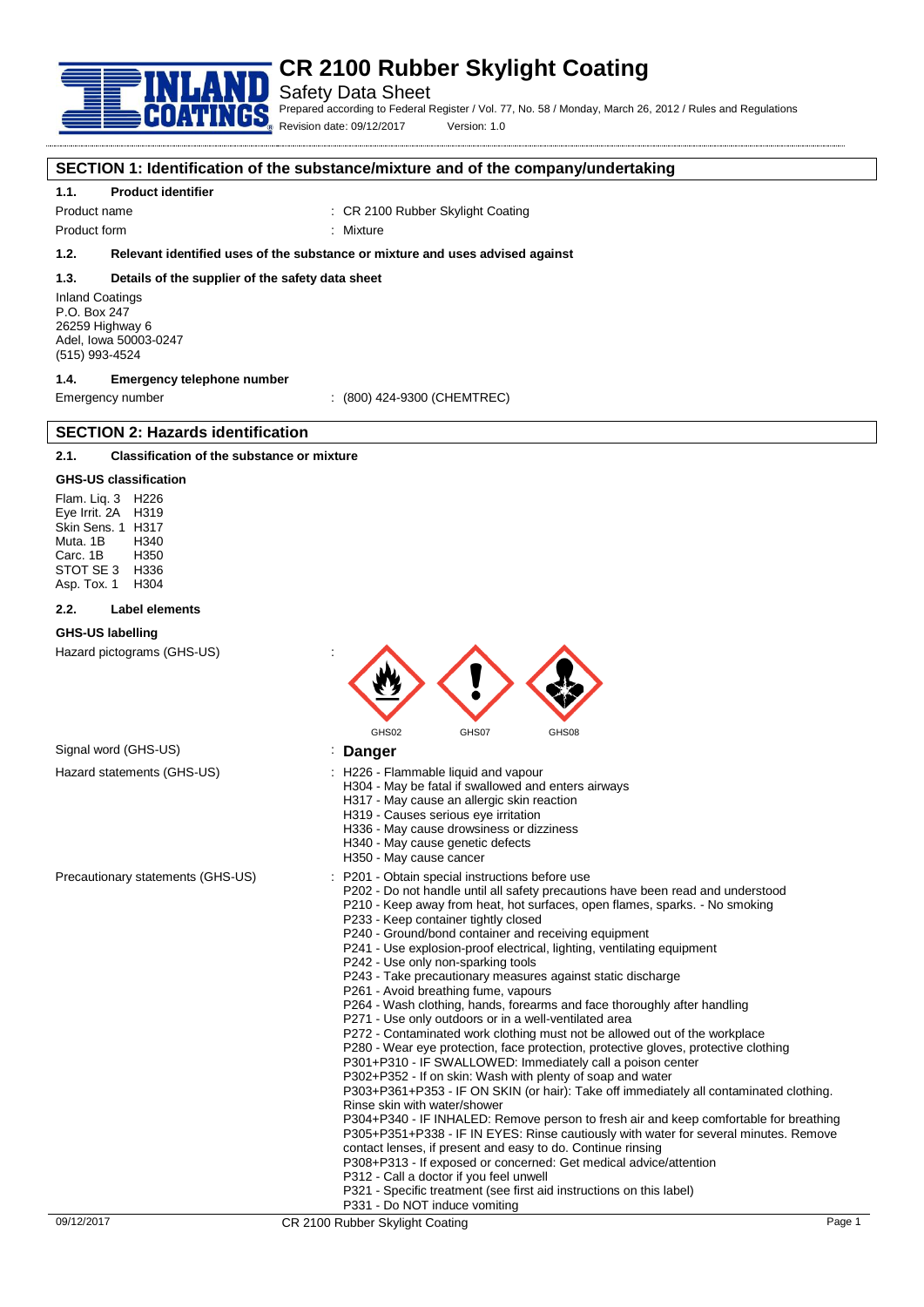Safety Data Sheet

Prepared according to Federal Register / Vol. 77, No. 58 / Monday, March 26, 2012 / Rules and Regulations

P333+P313 - If skin irritation or rash occurs: Get medical advice/attention P337+P313 - If eye irritation persists: Get medical advice/attention P362+P364 - Take off contaminated clothing and wash it before reuse P370+P378 - In case of fire: Use carbon dioxide (CO2), dry sand, foam to extinguish P403+P233 - Store in a well-ventilated place. Keep container tightly closed P403+P235 - Store in a well-ventilated place. Keep cool P405 - Store locked up P501 - Dispose of contents/container to a licensed hazardous-waste disposal contractor or collection site except for empty clean containers which can be disposed of as non-hazardous waste

## **2.3. Other hazards**

Other hazards not contributing to the classification

#### **2.4. Unknown acute toxicity (GHS US)**

No data available

# **SECTION 3: Composition/information on ingredients**

## **3.1. Substance**

Not applicable

#### **3.2. Mixture**

| <b>Name</b>                                                        | <b>Product identifier</b> | %          |
|--------------------------------------------------------------------|---------------------------|------------|
| Petroleum distillates, hydrotreated light                          | (CAS No) 64742-47-8       | $25 - 40$  |
| Solvent naphtha, petroleum, light aromatic                         | (CAS No) 64742-95-6       | $10 - 15$  |
| Benzene, 1,2,4-trimethyl-                                          | (CAS No) 95-63-6          | $3 - 6$    |
| Nonane                                                             | (CAS No) 111-84-2         | $1 - 3$    |
| Bis(1,2,2,6,6-pentamethyl-4-piperidyl) sebacate                    | (CAS No) 41556-26-7       | $0.3 - 1$  |
| Decanedioic acid, methyl 1,2,2,6,6-pentamethyl-4-piperidinyl ester | (CAS No) 82919-37-7       | $0.1 - .5$ |

: None under normal conditions.

## **SECTION 4: First aid measures**

| 4.1. | Description of first aid measures                           |                                                                                                                                                                                                                           |
|------|-------------------------------------------------------------|---------------------------------------------------------------------------------------------------------------------------------------------------------------------------------------------------------------------------|
|      | First-aid measures general                                  | : If exposed or concerned, get medical attention/advice. Show this safety data sheet to the<br>doctor in attendance. Wash contaminated clothing before re-use. Never give anything to an<br>unconscious person.           |
|      | First-aid measures after inhalation                         | : IF INHALED: Remove to fresh air and keep at rest in a position comfortable for breathing. Get<br>medical attention. If breathing is difficult, supply oxygen. If breathing has stopped, give artificial<br>respiration. |
|      | First-aid measures after skin contact                       | : IF ON SKIN (or clothing): Remove affected clothing and wash all exposed skin with water for at<br>least 15 minutes. Get medical attention immediately.                                                                  |
|      | First-aid measures after eye contact                        | : IF IN EYES: Immediately flush with plenty of water for at least 15 minutes. Remove contact<br>lenses if present and easy to do so. Get medical attention immediately. Continue rinsing.                                 |
|      | First-aid measures after ingestion                          | : IF SWALLOWED: rinse mouth thoroughly. Do not induce vomiting without advice from poison<br>control center or medical professional. Get medical attention immediately.                                                   |
| 4.2. | Most important symptoms and effects, both acute and delayed |                                                                                                                                                                                                                           |
|      | Symptoms/injuries                                           | : May cause cancer. May cause genetic defects. May be fatal if swallowed and enters airways.<br>Causes serious eye irritation.                                                                                            |
|      | Symptoms/injuries after inhalation                          | : May cause irritation and damage to respiratory tissues. May cause drowsiness or dizziness.                                                                                                                              |
|      | Symptoms/injuries after skin contact                        | : May cause an allergic skin reaction.                                                                                                                                                                                    |
|      | Symptoms/injuries after eye contact                         | : Causes serious eye irritation.                                                                                                                                                                                          |
|      | Symptoms/injuries after ingestion                           | : May cause gastrointestinal irritation.                                                                                                                                                                                  |
|      | Chronic symptoms                                            | : May cause cancer. May cause genetic defects.                                                                                                                                                                            |
| 4.3. |                                                             | Indication of any immediate medical attention and special treatment needed                                                                                                                                                |

No additional information available

| <b>SECTION 5: Firefighting measures</b>                              |                                                             |
|----------------------------------------------------------------------|-------------------------------------------------------------|
| 5.1.<br><b>Extinguishing media</b>                                   |                                                             |
| Suitable extinguishing media                                         | : Foam. Dry powder. Carbon dioxide.                         |
| Unsuitable extinguishing media<br>: Do not use a heavy water stream. |                                                             |
| 5.2.<br>Special hazards arising from the substance or mixture        |                                                             |
| Fire hazard                                                          | : This product is flammable.                                |
| <b>Explosion hazard</b>                                              | : May create vapor/air explosion hazard in confined spaces. |
| Reactivity                                                           | : Flammable liquid and vapour.                              |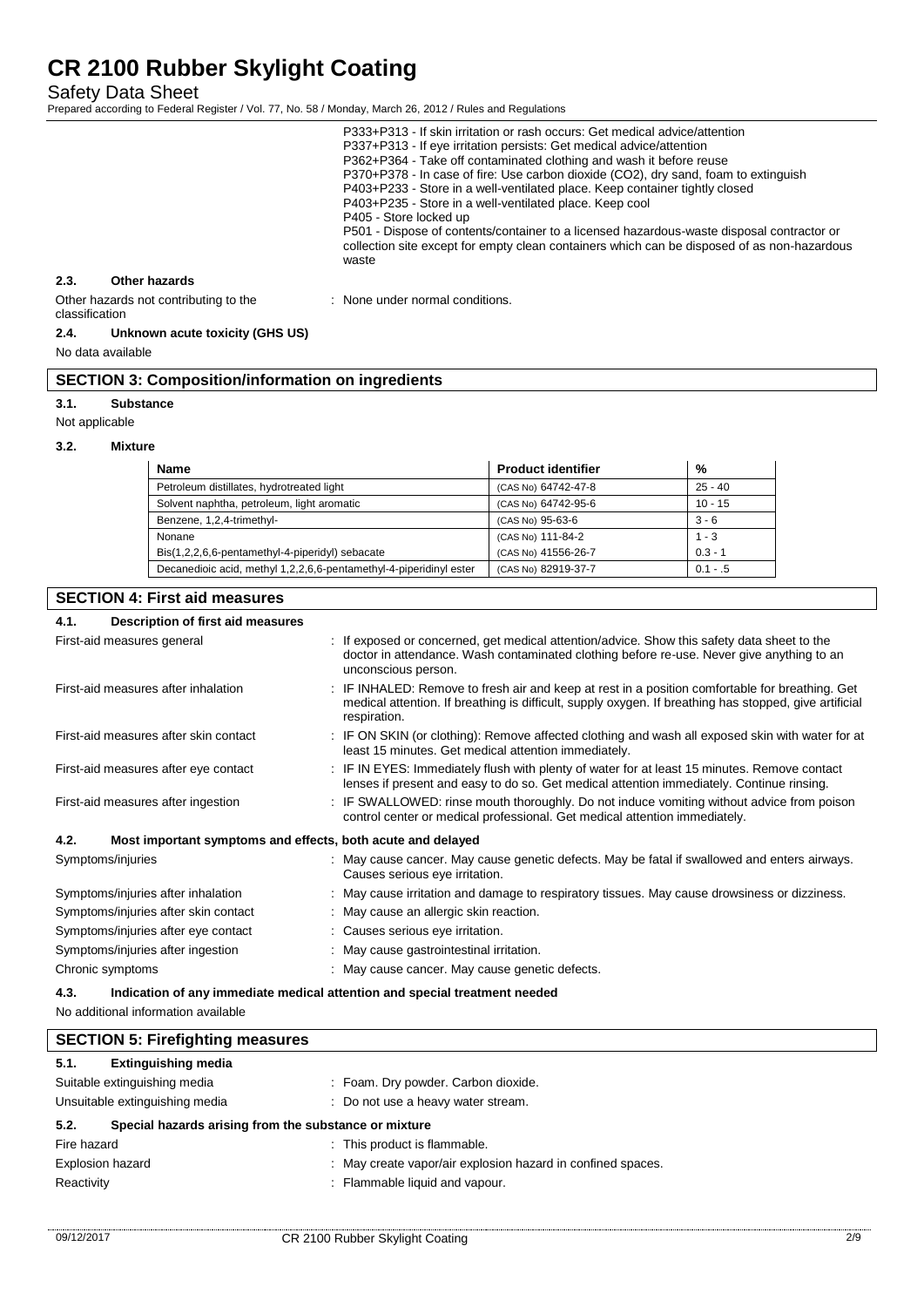Safety Data Sheet

Prepared according to Federal Register / Vol. 77, No. 58 / Monday, March 26, 2012 / Rules and Regulations

# **5.3. Advice for firefighters**

Firefighting instructions : Use water spray or fog for cooling exposed containers. Exercise caution when fighting any chemical fire. Do not dispose of fire-fighting water in the environment. Vapors are heavier than air and may travel long distances along the ground to an ignition source and flash back.

in a suitable container for disposal in accordance with the waste regulations (see Section 13).

Protection during firefighting : Do not enter fire area without proper protective equipment, including respiratory protection.

# **SECTION 6: Accidental release measures**

| 6.1.            | Personal precautions, protective equipment and emergency procedures |                                                                                                                                           |
|-----------------|---------------------------------------------------------------------|-------------------------------------------------------------------------------------------------------------------------------------------|
|                 | General measures                                                    | : Remove ignition sources. Keep upwind.                                                                                                   |
| 6.1.1.          | For non-emergency personnel                                         |                                                                                                                                           |
|                 | Protective equipment                                                | : Wear Protective equipment as described in Section 8.                                                                                    |
|                 | Emergency procedures                                                | : Evacuate unnecessary personnel.                                                                                                         |
| 6.1.2.          | For emergency responders                                            |                                                                                                                                           |
|                 | Protective equipment                                                | : Wear suitable protective clothing, gloves and eye or face protection. Approved supplied-air<br>respirator, in case of emergency.        |
| 6.2.            | <b>Environmental precautions</b>                                    |                                                                                                                                           |
|                 |                                                                     | Prevent entry to sewers and public waters. Notify authorities if liquid enters sewers or public waters. Avoid release to the environment. |
| 6.3.            | Methods and material for containment and cleaning up                |                                                                                                                                           |
| For containment |                                                                     | : Contain any spills with dikes or absorbents to prevent migration and entry into sewers or                                               |

streams.

# **6.4. Reference to other sections**

No additional information available

|      | <b>SECTION 7: Handling and storage</b>                       |                                                                                                                                                                                                                                                                                                                                                                                                                              |
|------|--------------------------------------------------------------|------------------------------------------------------------------------------------------------------------------------------------------------------------------------------------------------------------------------------------------------------------------------------------------------------------------------------------------------------------------------------------------------------------------------------|
| 7.1. | Precautions for safe handling                                |                                                                                                                                                                                                                                                                                                                                                                                                                              |
|      | Precautions for safe handling                                | : Wash hands and other exposed areas with mild soap and water before eating, drinking or<br>smoking and when leaving work. Do not handle until all safety precautions have been read and<br>understood. Handle in accordance with good industrial hygiene and safety procedures. Keep<br>container closed when not in use. Keep away from heat, hot surfaces, sparks, open flames and<br>other ignition sources. No smoking. |
| 7.2. | Conditions for safe storage, including any incompatibilities |                                                                                                                                                                                                                                                                                                                                                                                                                              |

Methods for cleaning up **interpret in the spills** with inert solids, such as clay or diatomaceous earth as soon as possible. Place

Storage conditions **in the state of the state of the state of the state of the state of the state of the state** S heat, hot surfaces, sparks, open flames and other ignition sources. No smoking.

## **SECTION 8: Exposure controls/personal protection**

## **8.1. Control parameters**

| Petroleum distillates, hydrotreated light (64742-47-8)  |                                                                                |  |
|---------------------------------------------------------|--------------------------------------------------------------------------------|--|
| Remark (ACGIH)                                          | OELs not established                                                           |  |
| Remark (OSHA)                                           | OELs not established                                                           |  |
| Nonane (111-84-2)                                       |                                                                                |  |
| ACGIH TWA (ppm)                                         | 200                                                                            |  |
| Remark (ACGIH)                                          | Threshold Limit Values (TLV Basis) Critical Effects -<br><b>CNS</b> Impairment |  |
| OSHA PEL (TWA) (mg/m <sup>3</sup> )                     | 1050                                                                           |  |
| OSHA PEL (TWA) (ppm)                                    | 200                                                                            |  |
| Solvent naphtha, petroleum, light aromatic (64742-95-6) |                                                                                |  |
| Remark (ACGIH)                                          | OELs not established                                                           |  |
| Remark (OSHA)                                           | OELs not established                                                           |  |

| Benzene, 1,2,4-trimethyl- (95-63-6) |                      |  |
|-------------------------------------|----------------------|--|
| Remark (ACGIH)                      | OELs not established |  |
| Remark (OSHA)                       | OELs not established |  |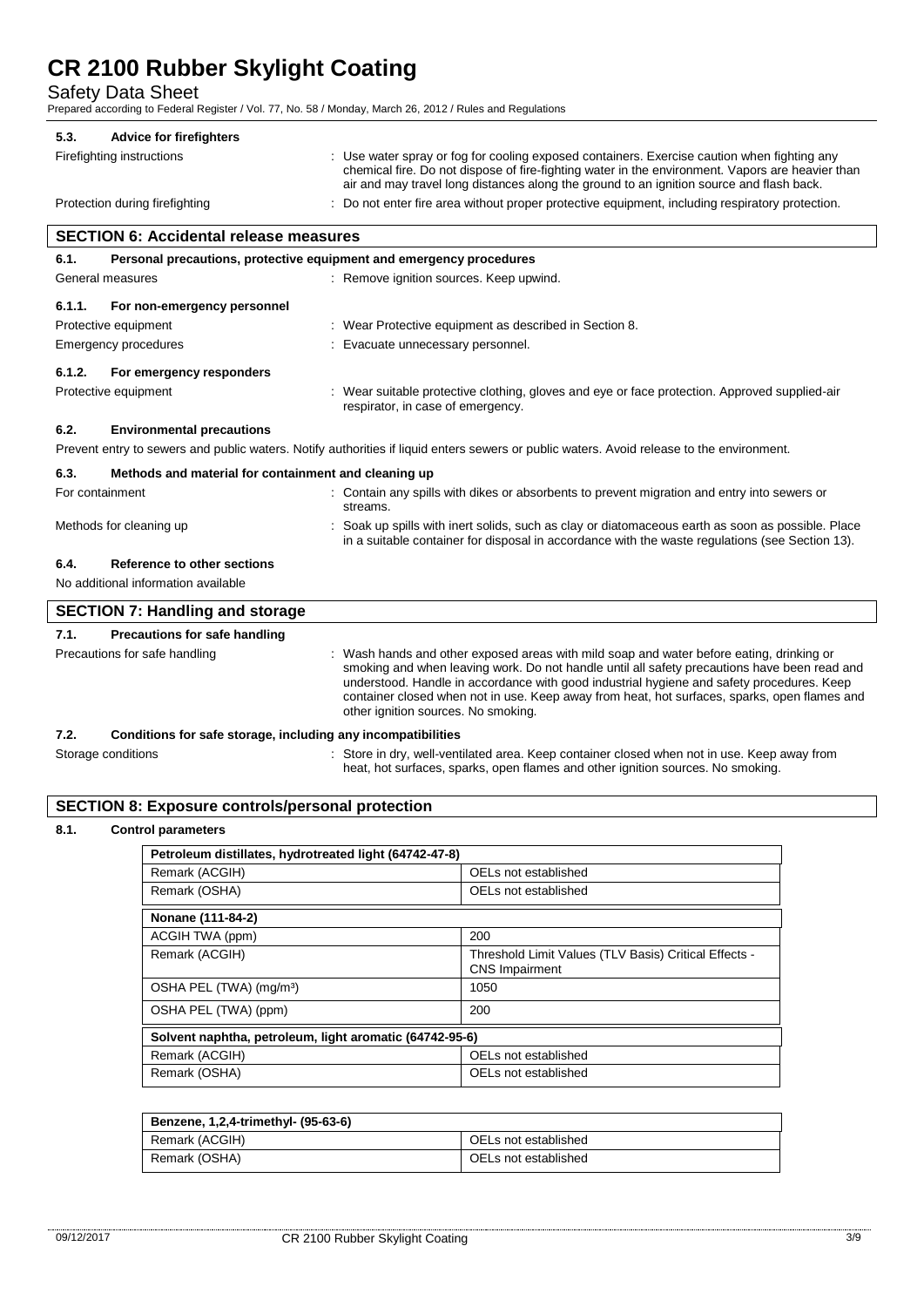Safety Data Sheet

Prepared according to Federal Register / Vol. 77, No. 58 / Monday, March 26, 2012 / Rules and Regulations

# **8.2. Exposure controls**

| Appropriate engineering controls | Provide adequate general and local exhaust ventilation. Use process enclosures, local exhaust<br>ventilation, or other engineering controls to control airborne levels below recommended<br>exposure limits. Use explosion-proof equipment with flammable materials. Ensure adequate<br>ventilation, especially in confined areas.                                                                                                                                                                                              |
|----------------------------------|---------------------------------------------------------------------------------------------------------------------------------------------------------------------------------------------------------------------------------------------------------------------------------------------------------------------------------------------------------------------------------------------------------------------------------------------------------------------------------------------------------------------------------|
| Personal protective equipment    | Gloves. Protective goggles. Wear chemically impervious apron over labooat and full coverage<br>clothing. Insufficient ventilation: wear respiratory protection.                                                                                                                                                                                                                                                                                                                                                                 |
|                                  |                                                                                                                                                                                                                                                                                                                                                                                                                                                                                                                                 |
| Hand protection                  | : Use gloves chemically resistant to this material when prolonged or repeated contact could<br>occur. Gloves should be classified under Standard EN 374 or ASTM F1296. Suggested glove<br>materials are: Neoprene, Nitrile/butadiene rubber, Polyethylene, Ethyl vinyl alcohol laminate,<br>PVC or vinyl. Suitable gloves for this specific application can be recommended by the glove<br>supplier. Change contaminated gloves immediately.                                                                                    |
| Eye protection                   | Wear eye protection, including chemical splash goggles and a face shield when possibility<br>exists for eye contact due to spraying liquid or airborne particles.                                                                                                                                                                                                                                                                                                                                                               |
| Skin and body protection         | : Wear long sleeves, and chemically impervious PPE/coveralls to minimize bodily exposure.                                                                                                                                                                                                                                                                                                                                                                                                                                       |
| Respiratory protection           | : Wear a NIOSH-approved (or equivalent) full-facepiece airline respirator in the positive pressure<br>mode with emergency escape provisions. In case of inadequate ventilation or risk of inhalation<br>of vapors, use suitable respiratory equipment with gas filter (type A2). Use a positive-pressure<br>air-supplied respirator if there is any potential for an uncontrolled release, exposure levels are<br>not known, or any other circumstances where air-purifying respirators may not provide<br>adequate protection. |

# **SECTION 9: Physical and chemical properties**

# **9.1. Information on basic physical and chemical properties**

| J.I.                    | <b>INTO MARKATI ON DASIC PHYSICAL AND CHEMICAL PLOPERTIES</b> |                                             |
|-------------------------|---------------------------------------------------------------|---------------------------------------------|
| Physical state          |                                                               | : Liquid                                    |
| Color                   |                                                               | No data available.                          |
| Odor                    |                                                               | Slight hydrocarbon odor.                    |
| <b>Odor Threshold</b>   |                                                               | No data available                           |
| pH                      |                                                               | No data available                           |
|                         | Relative evaporation rate (butylacetate=1)                    | No data available                           |
| Melting point           |                                                               | No data available                           |
| Freezing point          |                                                               | No data available                           |
| Boiling point           |                                                               | 154.4 - 178.3 °C (310-353 °F)               |
| Flash point             |                                                               | 38.3 - 39.4 °C (101-103°F)                  |
|                         | Auto-ignition temperature                                     | 230 °C (450°F)                              |
|                         | Decomposition temperature                                     | No data available                           |
|                         | Flammability (solid, gas)                                     | No data available                           |
| Vapour pressure         |                                                               | 2 mm Hg at $20^{\circ}$ C (68 $^{\circ}$ F) |
|                         | Relative vapour density at 20 °C                              | : Heavier than air                          |
| Relative density        |                                                               | .87                                         |
| Solubility              |                                                               | Water: Negligible                           |
| Log Pow                 |                                                               | No data available                           |
| Log Kow                 |                                                               | No data available                           |
|                         | Viscosity, kinematic                                          | No data available                           |
|                         | Viscosity, dynamic                                            | No data available                           |
|                         | <b>Explosive properties</b>                                   | No data available                           |
|                         | Oxidising properties                                          | No data available                           |
| <b>Explosive limits</b> |                                                               | No data available                           |
| 9.2.                    | <b>Other information</b>                                      |                                             |
| VOC content             |                                                               | $: 539$ g/l                                 |
|                         |                                                               |                                             |

# **SECTION 10: Stability and reactivity**

## **10.1. Reactivity**

Flammable liquid and vapour.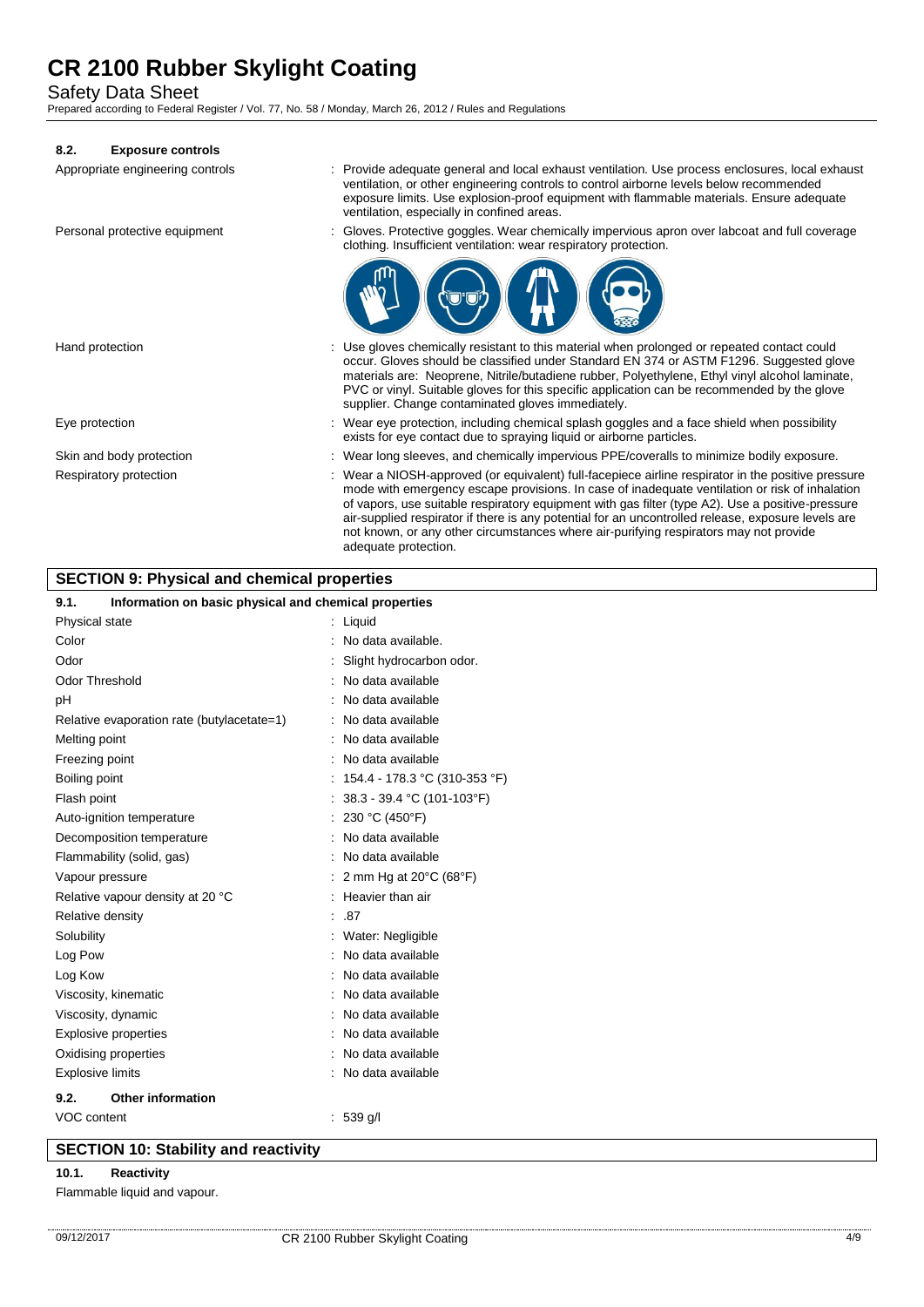Safety Data Sheet

Prepared according to Federal Register / Vol. 77, No. 58 / Monday, March 26, 2012 / Rules and Regulations

## **10.2. Chemical stability**

No data available.

# **10.3. Possibility of hazardous reactions**

No data available.

# **10.4. Conditions to avoid**

No flames, no sparks. Eliminate all sources of ignition. Heat. Prevent vapor accumulation.

## **10.5. Incompatible materials**

Strong acids. Strong alkalis. Oxidizing agents.

#### **10.6. Hazardous decomposition products**

No data available.

## **SECTION 11: Toxicological information**

#### **11.1. Information on toxicological effects**

Acute toxicity in the set of the set of the set of the set of the set of the set of the set of the set of the set of the set of the set of the set of the set of the set of the set of the set of the set of the set of the se

| Petroleum distillates, hydrotreated light (64742-47-8)  |                                                                                            |  |
|---------------------------------------------------------|--------------------------------------------------------------------------------------------|--|
| LD50 oral rat                                           | > 5000 mg/kg                                                                               |  |
| LD50 dermal rabbit                                      | > 2000 mg/kg                                                                               |  |
| LC50 inhalation rat (mg/l)                              | $> 5.2$ mg/l/4h                                                                            |  |
| Nonane (111-84-2)                                       |                                                                                            |  |
| LC50 inhalation rat (ppm)                               | 3200 ppm/4h                                                                                |  |
| Solvent naphtha, petroleum, light aromatic (64742-95-6) |                                                                                            |  |
| LD50 dermal rabbit                                      | > 2000 mg/kg                                                                               |  |
| LC50 inhalation rat (ppm)                               | 3400 ppm/4h                                                                                |  |
| Benzene, 1,2,4-trimethyl- (95-63-6)                     |                                                                                            |  |
| LD50 oral rat                                           | 3280 mg/kg                                                                                 |  |
| LD50 dermal rabbit                                      | > 3160 mg/kg                                                                               |  |
| ATE CLP (gases)                                         | 4500.000 ppmv/4h                                                                           |  |
| ATE CLP (vapours)                                       | 11.000 mg/l/4h                                                                             |  |
| ATE CLP (dust, mist)                                    | 1.500 mg/l/4h                                                                              |  |
| Skin corrosion/irritation                               | Not classified                                                                             |  |
| Serious eye damage/irritation                           | Causes serious eye irritation.                                                             |  |
| Respiratory or skin sensitisation                       | May cause an allergic skin reaction.                                                       |  |
| Germ cell mutagenicity                                  | May cause genetic defects.                                                                 |  |
| Carcinogenicity                                         | May cause cancer.                                                                          |  |
| Reproductive toxicity                                   | Not classified                                                                             |  |
| Specific target organ toxicity (single exposure)        | May cause drowsiness or dizziness.                                                         |  |
| Specific target organ toxicity (repeated<br>exposure)   | Not classified                                                                             |  |
| Aspiration hazard                                       | May be fatal if swallowed and enters airways.                                              |  |
| Symptoms/injuries after inhalation                      | May cause irritation and damage to respiratory tissues. May cause drowsiness or dizziness. |  |
| Symptoms/injuries after skin contact                    | May cause an allergic skin reaction.                                                       |  |
| Symptoms/injuries after eye contact                     | Causes serious eye irritation.                                                             |  |
| Symptoms/injuries after ingestion                       | May cause gastrointestinal irritation.                                                     |  |
| Chronic symptoms                                        | May cause cancer. May cause genetic defects.                                               |  |

# **SECTION 12: Ecological information**

# **12.1. Toxicity**

Ecology - general **interpretatal in the system of the system** of determined. All possible measures should be taken to prevent release into the environment.

## **12.2. Persistence and degradability**

| cЕ<br>100<br>Skvliaht Coatina<br>ъ.<br>Ruppe |                    |
|----------------------------------------------|--------------------|
| degradability<br>De<br>nce<br>sister<br>.    | <br>blished.<br>NΩ |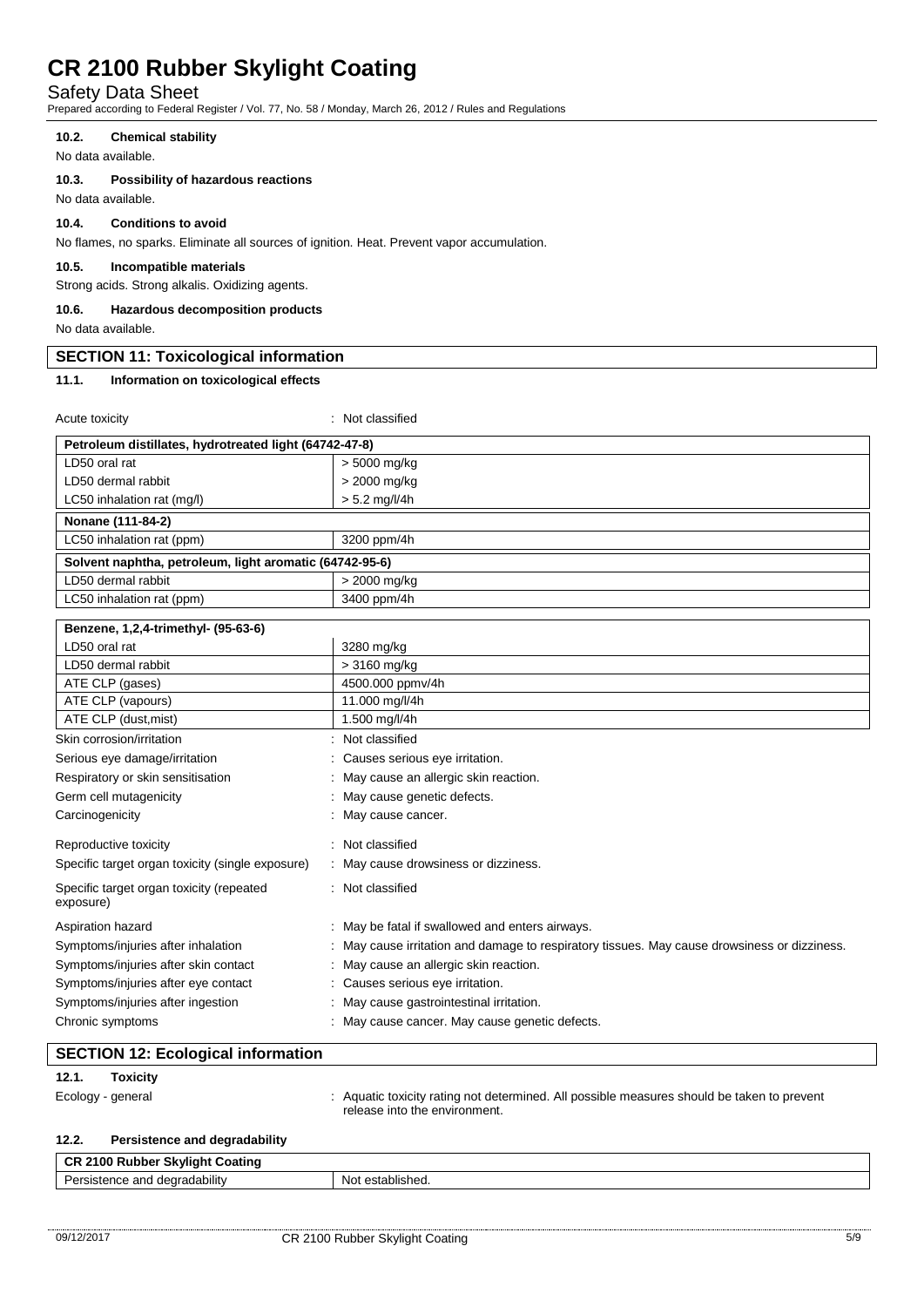# Safety Data Sheet

Prepared according to Federal Register / Vol. 77, No. 58 / Monday, March 26, 2012 / Rules and Regulations

## **12.3. Bioaccumulative potential**

No additional information available

## **12.4. Mobility in soil**

No additional information available

## **12.5. Other adverse effects**

No additional information available

| <b>SECTION 13: Disposal considerations</b>                                |                                                                                                                                                                                                                                                                                                                                                                                                                   |  |
|---------------------------------------------------------------------------|-------------------------------------------------------------------------------------------------------------------------------------------------------------------------------------------------------------------------------------------------------------------------------------------------------------------------------------------------------------------------------------------------------------------|--|
| 13.1.<br>Waste treatment methods                                          |                                                                                                                                                                                                                                                                                                                                                                                                                   |  |
| Waste treatment methods                                                   | Do not discharge to public wastewater systems without permit of pollution control authorities.<br>No discharge to surface waters is allowed without an NPDES permit.                                                                                                                                                                                                                                              |  |
| Waste disposal recommendations                                            | : Dispose in a safe manner in accordance with local/national regulations.                                                                                                                                                                                                                                                                                                                                         |  |
| <b>SECTION 14: Transport information</b>                                  |                                                                                                                                                                                                                                                                                                                                                                                                                   |  |
| In accordance with DOT                                                    |                                                                                                                                                                                                                                                                                                                                                                                                                   |  |
| Transport document description                                            | : UN1263 Paint (including paint, lacquer, enamel, stain, shellac solutions, varnish, polish, liquid<br>filler, and liquid lacquer base), 3, III                                                                                                                                                                                                                                                                   |  |
| UN-No.(DOT)                                                               | : 1263                                                                                                                                                                                                                                                                                                                                                                                                            |  |
| DOT NA no.                                                                | : UN1263                                                                                                                                                                                                                                                                                                                                                                                                          |  |
| Proper Shipping Name (DOT)                                                | Paint                                                                                                                                                                                                                                                                                                                                                                                                             |  |
|                                                                           | including paint, lacquer, enamel, stain, shellac solutions, varnish, polish, liquid filler, and liquid<br>lacquer base                                                                                                                                                                                                                                                                                            |  |
| Department of Transportation (DOT) Hazard<br>Classes                      | : 3 - Class 3 - Flammable and combustible liquid 49 CFR 173.120                                                                                                                                                                                                                                                                                                                                                   |  |
| Hazard labels (DOT)                                                       | : 3 - Flammable liquid                                                                                                                                                                                                                                                                                                                                                                                            |  |
|                                                                           |                                                                                                                                                                                                                                                                                                                                                                                                                   |  |
| Packing group (DOT)                                                       | : III - Minor Danger                                                                                                                                                                                                                                                                                                                                                                                              |  |
| DOT Quantity Limitations Passenger aircraft/rail : 5 L<br>(49 CFR 173.27) |                                                                                                                                                                                                                                                                                                                                                                                                                   |  |
| DOT Quantity Limitations Cargo aircraft only (49 : 60 L<br>CFR 175.75)    |                                                                                                                                                                                                                                                                                                                                                                                                                   |  |
| DOT Vessel Stowage Location                                               | : B - (i) The material may be stowed "on deck" or "under deck" on a cargo vessel and on a<br>passenger vessel carrying a number of passengers limited to not more than the larger of 25<br>passengers, or one passenger per each 3 m of overall vessel length; and (ii) "On deck only" on<br>passenger vessels in which the number of passengers specified in paragraph (k)(2)(i) of this<br>section is exceeded. |  |
| <b>Additional information</b>                                             |                                                                                                                                                                                                                                                                                                                                                                                                                   |  |
| Other information                                                         | : No supplementary information available.                                                                                                                                                                                                                                                                                                                                                                         |  |
| <b>Transport by sea</b>                                                   |                                                                                                                                                                                                                                                                                                                                                                                                                   |  |
| No additional information available                                       |                                                                                                                                                                                                                                                                                                                                                                                                                   |  |
| Air transport                                                             |                                                                                                                                                                                                                                                                                                                                                                                                                   |  |
| No additional information available                                       |                                                                                                                                                                                                                                                                                                                                                                                                                   |  |
| <b>SECTION 15: Regulatory information</b>                                 |                                                                                                                                                                                                                                                                                                                                                                                                                   |  |
| 15.1. US Federal regulations                                              |                                                                                                                                                                                                                                                                                                                                                                                                                   |  |
| <b>CR 2100 Rubber Skylight Coating</b>                                    |                                                                                                                                                                                                                                                                                                                                                                                                                   |  |
| or are exempt                                                             | All chemical substances in this product are listed in the EPA (Environment Protection Agency) TSCA (Toxic Substances Control Act) Inventory                                                                                                                                                                                                                                                                       |  |
| SARA Section 311/312 Hazard Classes                                       | Immediate (acute) health hazard<br>Delayed (chronic) health hazard<br>Fire hazard                                                                                                                                                                                                                                                                                                                                 |  |

**Cumene (98-82-8)** Listed on United States SARA Section 313 CERCLA RQ 5000 lb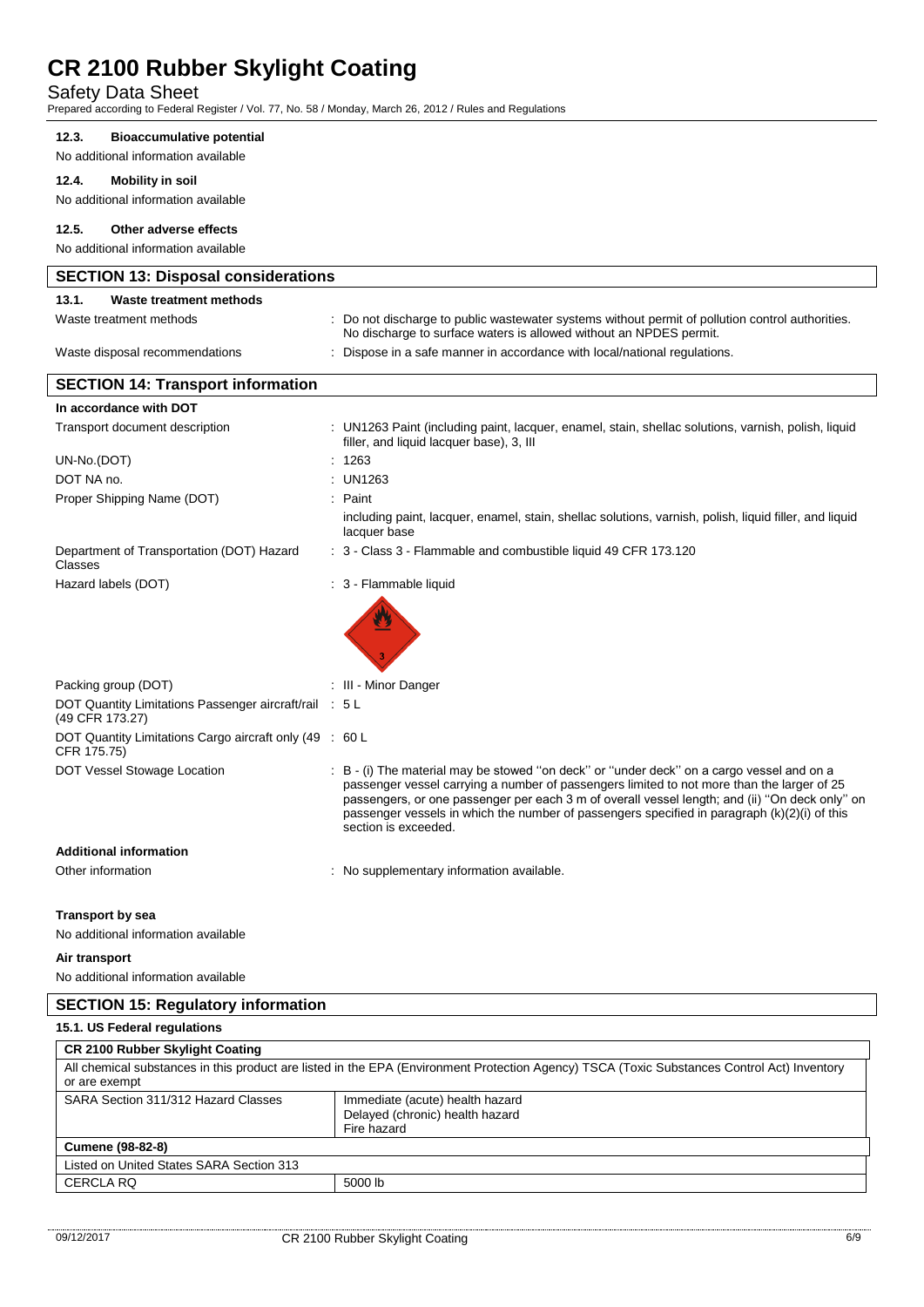# Safety Data Sheet

Prepared according to Federal Register / Vol. 77, No. 58 / Monday, March 26, 2012 / Rules and Regulations

| Benzene, 1,2,4-trimethyl- (95-63-6)      |        |  |  |  |
|------------------------------------------|--------|--|--|--|
| Listed on United States SARA Section 313 |        |  |  |  |
| Xylenes (o-, m-, p- isomers) (1330-20-7) |        |  |  |  |
| Listed on United States SARA Section 313 |        |  |  |  |
| CERCLA RQ                                | 100 lb |  |  |  |

# **15.2. International regulations**

No additional information available

# **15.3. US State regulations**

#### **California Proposition 65**

WARNING: This product contains, or may contain, trace quantities of a substance(s) known to the state of California to cause cancer and/or reproductive toxicity

| <b>Cumene (98-82-8)</b>                                                                                                                                                                                                 |                                                                          |                                                                              |                                                                            |                                      |  |  |  |
|-------------------------------------------------------------------------------------------------------------------------------------------------------------------------------------------------------------------------|--------------------------------------------------------------------------|------------------------------------------------------------------------------|----------------------------------------------------------------------------|--------------------------------------|--|--|--|
| U.S. - California -<br>Proposition 65 -<br>Carcinogens List                                                                                                                                                             | U.S. - California -<br>Proposition 65 -<br><b>Developmental Toxicity</b> | U.S. - California -<br>Proposition 65 -<br>Reproductive Toxicity -<br>Female | U.S. - California -<br>Proposition 65 -<br>Reproductive Toxicity -<br>Male | No significance risk level<br>(NSRL) |  |  |  |
| Yes                                                                                                                                                                                                                     | <b>No</b>                                                                | <b>No</b>                                                                    | <b>No</b>                                                                  | <b>NA</b>                            |  |  |  |
| Nickel oxide (1313-99-1)                                                                                                                                                                                                |                                                                          |                                                                              |                                                                            |                                      |  |  |  |
| U.S. California -<br>Proposition 65 -<br>Carcinogens List                                                                                                                                                               | U.S. - California -<br>Proposition 65 -<br><b>Developmental Toxicity</b> | U.S. - California -<br>Proposition 65 -<br>Reproductive Toxicity -<br>Female | U.S. - California -<br>Proposition 65 -<br>Reproductive Toxicity -<br>Male | No significance risk level<br>(NSRL) |  |  |  |
| Yes                                                                                                                                                                                                                     | <b>No</b>                                                                | <b>No</b>                                                                    | <b>No</b>                                                                  | <b>NA</b>                            |  |  |  |
| Nonane (111-84-2)                                                                                                                                                                                                       |                                                                          |                                                                              |                                                                            |                                      |  |  |  |
| U.S. - New Jersey - Right to Know Hazardous Substance List<br>U.S. - Massachusetts - Right To Know List<br>U.S. - Pennsylvania - RTK (Right to Know) List                                                               |                                                                          |                                                                              |                                                                            |                                      |  |  |  |
| <b>Cumene (98-82-8)</b>                                                                                                                                                                                                 |                                                                          |                                                                              |                                                                            |                                      |  |  |  |
| U.S. - Massachusetts - Right To Know List<br>U.S. - New Jersey - Right to Know Hazardous Substance List<br>U.S. - Pennsylvania - RTK (Right to Know) - Environmental Hazard List                                        |                                                                          |                                                                              |                                                                            |                                      |  |  |  |
| Nickel oxide (1313-99-1)                                                                                                                                                                                                |                                                                          |                                                                              |                                                                            |                                      |  |  |  |
| U.S. - Massachusetts - Right To Know List<br>U.S. - New Jersey - Right to Know Hazardous Substance List<br>U.S. - Pennsylvania - RTK (Right to Know) - Environmental Hazard List                                        |                                                                          |                                                                              |                                                                            |                                      |  |  |  |
|                                                                                                                                                                                                                         |                                                                          |                                                                              |                                                                            |                                      |  |  |  |
| Benzene, 1,2,4-trimethyl- (95-63-6)<br>U.S. - New Jersey - Right to Know Hazardous Substance List<br>U.S. - Massachusetts - Right To Know List<br>U.S. - Pennsylvania - RTK (Right to Know) - Environmental Hazard List |                                                                          |                                                                              |                                                                            |                                      |  |  |  |
| Xylenes (o-, m-, p- isomers) (1330-20-7)                                                                                                                                                                                |                                                                          |                                                                              |                                                                            |                                      |  |  |  |
| U.S. - Massachusetts - Right To Know List<br>U.S. - New Jersey - Right to Know Hazardous Substance List<br>U.S. - Pennsylvania - RTK (Right to Know) - Environmental Hazard List                                        |                                                                          |                                                                              |                                                                            |                                      |  |  |  |
|                                                                                                                                                                                                                         |                                                                          |                                                                              |                                                                            |                                      |  |  |  |
| <b>SECTION 16: Other information</b>                                                                                                                                                                                    |                                                                          |                                                                              |                                                                            |                                      |  |  |  |
| Indication of changes                                                                                                                                                                                                   | : Revision 1.0: New SDS Created.                                         |                                                                              |                                                                            |                                      |  |  |  |
| <b>Revision date</b>                                                                                                                                                                                                    |                                                                          | 09/12/2017                                                                   |                                                                            |                                      |  |  |  |
| Other information                                                                                                                                                                                                       | Author: DW                                                               |                                                                              |                                                                            |                                      |  |  |  |
| NFPA health hazard<br>: 3 - Short exposure could cause serious temporary or<br>residual injury even though prompt medical attention was<br>$\overline{2}$<br>given.                                                     |                                                                          |                                                                              |                                                                            |                                      |  |  |  |

temperature before ignition can occur.

and are not reactive with water.

NFPA fire hazard **in the state of the state of the moderately heated or exposed to relatively high**  $\cdot$ 

NFPA reactivity **interpretatal intervals of the SI** o - Normally stable, even under fire exposure conditions,

 $\overline{\mathbf{0}}$ 

ß